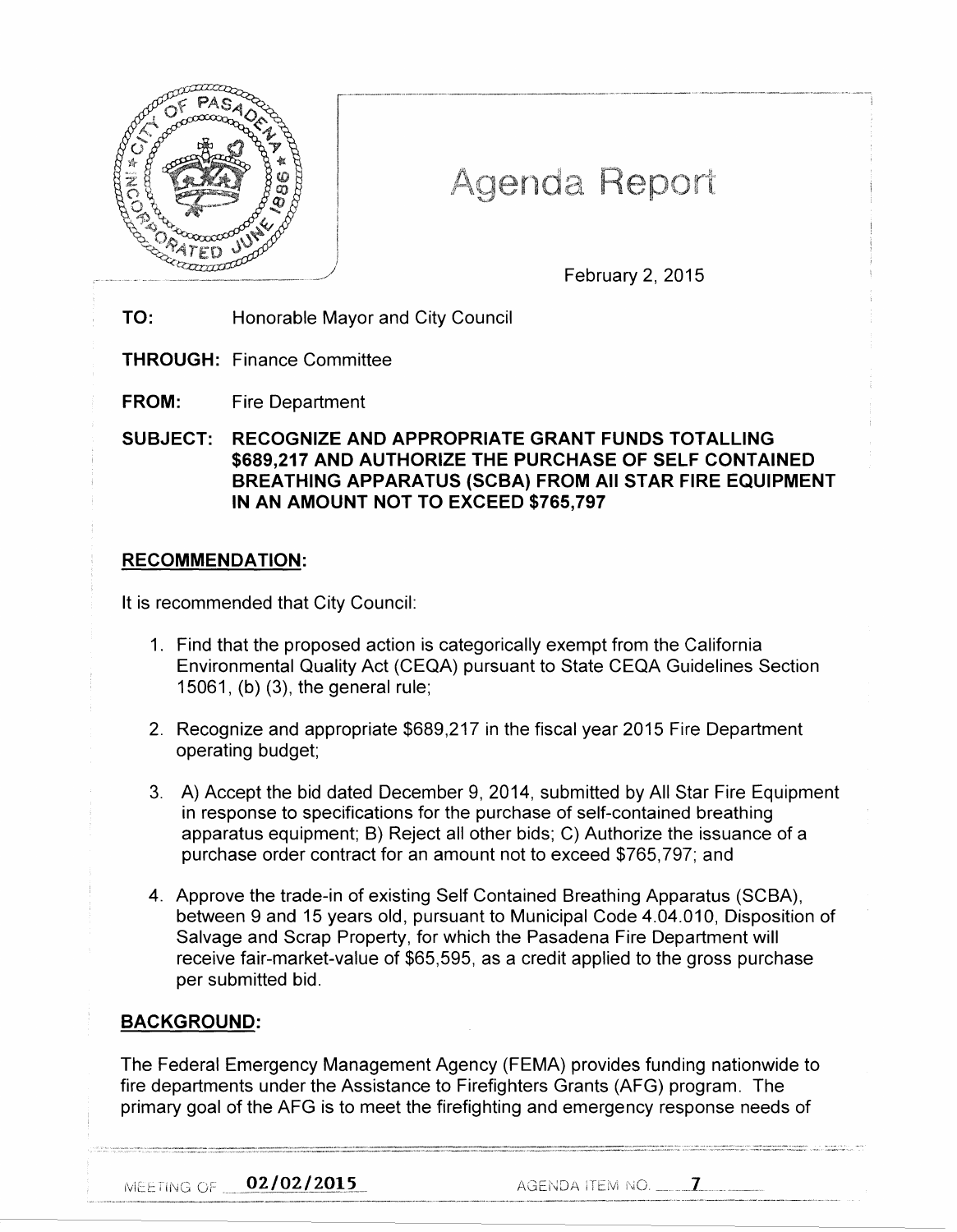Purchase Self Contained Breathing Apparatus February 2, 2015 Page 2 of 4

fire departments and nonaffiliated emergency medical service organizations. Since 2001, AFG has helped firefighters and other first responders obtain critically needed equipment, protective equipment, training and other resources needed to protect the public and emergency personnel from fire and related hazards.

The Pasadena Fire Department was fortunate to have been awarded an AFG grant in 2011 which provided Fireground Survival Training to all personnel. The program has had great success in providing firefighters a better understanding of fireground hazards and how to avoid them. The fire department has recently been awarded a 2013 AFG grant to replace existing Self-Contained Breathing Apparatus with new units that meet the most current standard for respiratory protection.

The proposed SCBA project would optimize firefighter protection for emergency responses, including structural fires, search and rescue operations, and initial hazardous or Chemical/Biological incidents. This is the type of effective protective gear they must have while at the scene of a fire, rescue or accident. It would also enhance support capabilities for mutual-aid, as the Fire Department would be able to provide firefighters that are properly equipped and protected to assist. The Pasadena Fire Department provides mutual aid over 1,000 times per year.

The Pasadena Fire Department currently operates three different variations of SCBA, some of which are not equipped with necessary connections in the event a firefighter depletes their air supply or has a malfunction. The upgrade of SCBA will reduce potential risk to firefighters and extend the amount of time firefighters will be able to operate in an Immediately Dangerous to Life and Health (IDLH) environment. The advantage of the 2013 edition SCBA is that they provide 45 minutes of breathing air and are the same size as the old 30 minute cylinders. By the same token, the new Rapid Intervention SCBA kits for downed firefighters contain 75 minute cylinders in the same space of the 60 minute cylinder to provide a longer amount of time to extricate trapped firefighters and work in dangerous environments.

The Fire Department prepared Plans and Specifications for the subject project, in accordance with Section 4.08.070 of the Pasadena Municipal Code, bids were requested and received. The project was advertised in the Pasadena Journal and multiple trade websites on November 27, 2014. A mandatory pre-bid conference was held at Fire Station 33 with members of the Fire Department, Finance Department, and two prospective bidders. Bid packets were obtained by two suppliers, and two bids were submitted on December 9, 2014, and are as follows:

Bidder 1. All Star Fire Equipment 2. Municipal Emergency Services, Inc. Amount \$760,633.67 \$902,512.99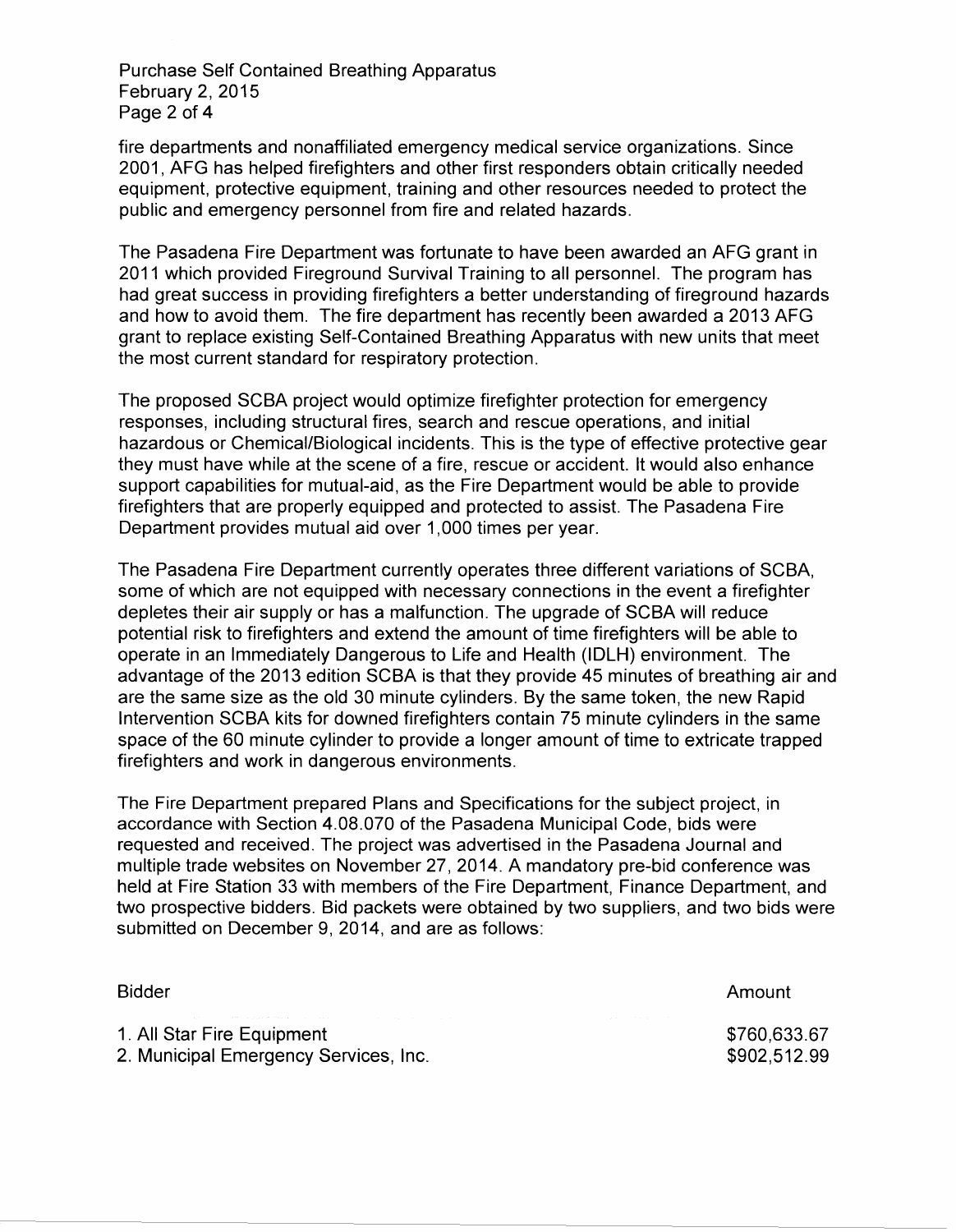Purchase Self Contained Breathing Apparatus February 2, 2015 Page 3 of 4

All Star Fire Equipment is the lowest responsive and responsible bidder. The proposed purchase order contract with All Star Fire Equipment fully complies with the Competitive Bidding and Purchasing ordinance. The Pasadena Fire department has used this trusted vendor in the past and has current contracts for maintenance of SCBA.

The proposed equipment meets the most current standards of NFPA 1407, Standard for Fire Service Rapid Intervention Crews, NFPA 1500 the Standard on Fire Department Occupational Safety and Health Program, NFPA 1710 the Standard for the Organization and Deployment of Fire Suppression Operations, Emergency Medical Operations and Special Operations to the Public by Career Fire Departments, NFPA 1981-2013 edition of the Standard on Open-Circuit Self-Contained Breathing Apparatus for Fire and Emergency Services, and OSHA 29 CFR 1910 (Breathing Air Protection for Employees, RIT). These standards are all optional and all existing SCBA equipment meet standards in place at the time of purchase.

## **COUNCIL POLICY CONSIDERATION:**

This action supports the City Council's strategic goal to ensure public safety.